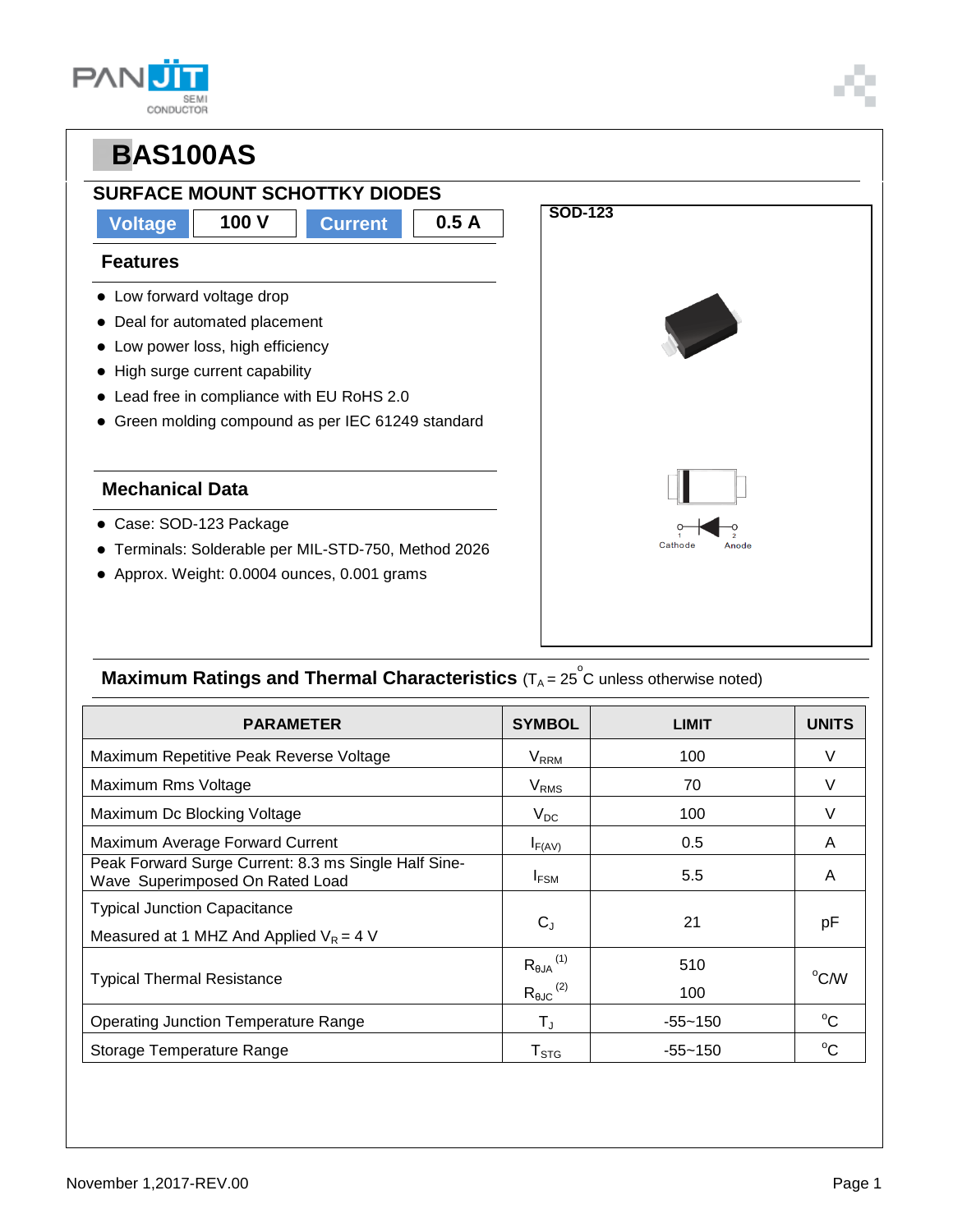



#### **Electrical Characteristics**  $(T_A = 25^\circ \text{C}$  unless otherwise noted)

| <b>PARAMETER</b>       | <b>SYMBOL</b> | <b>TEST CONDITION</b>                  | MIN. | TYP. | MAX. | <b>UNITS</b> |
|------------------------|---------------|----------------------------------------|------|------|------|--------------|
| <b>Forward Voltage</b> | $V_F$         | $I_F = 0.1 A$ , $T_J = 25^{\circ}C$    |      | 0.59 |      | $\vee$       |
|                        |               | $I_F = 0.25$ A, $T_J = 25$ °C          |      | 0.70 |      |              |
|                        |               | $I_F = 0.5 A$ , $T_J = 25 °C$          |      | -    | 0.85 |              |
|                        |               | $I_F = 0.1 A$ , $T_J = 125 °C$         |      | 0.48 |      |              |
|                        |               | $I_F = 0.25$ A, $T_J = 125$ °C         |      | 0.57 | ۰    |              |
|                        |               | $I_F = 0.5 A$ , $T_J = 125 \degree C$  |      | 0.64 |      |              |
| <b>Reverse Current</b> | $I_R^{(3)}$   | $V_R$ = 50 V, T <sub>J</sub> = 25 °C   |      | 5    |      |              |
|                        |               | $V_R = 80 V$ , $T_J = 25 °C$           |      | 15   |      | nA           |
|                        |               | $V_R$ = 100 V, T <sub>J</sub> = 25 °C  |      |      | 1    |              |
|                        |               | $V_R$ = 100 V, T <sub>J</sub> = 125 °C |      | 40   |      | uA           |

NOTES:

- 1. Mounted on a FR4 PCB, single-sided copper, mini pad
- 2. Mounted on a FR4 PCB, single-sided copper, with 100 cm<sup>2</sup> copper pad area
- 3. Short duration pulse test used to minimize self-heating effect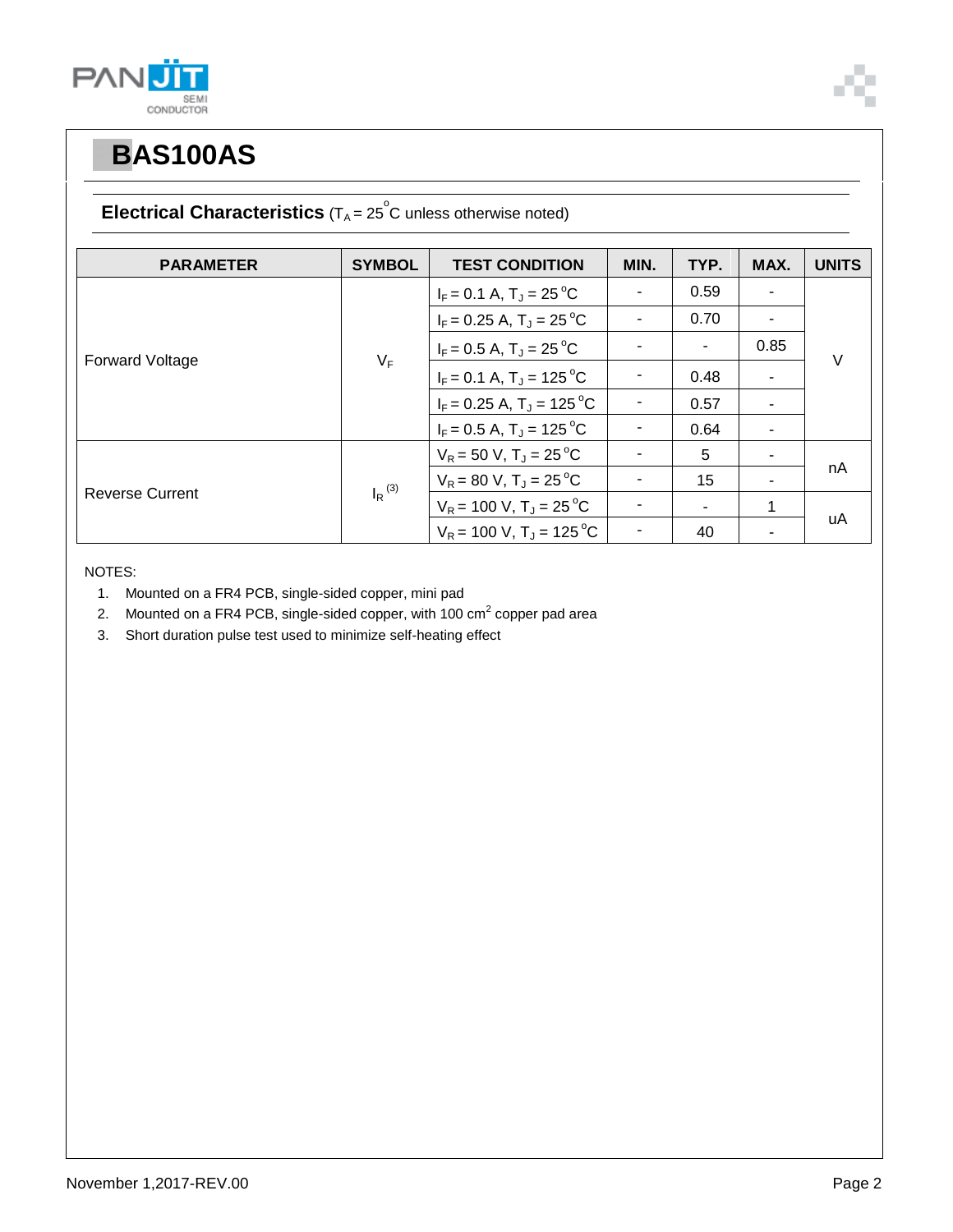

100



# **PBAS100AS**

**TYPICAL CHARACTERISTIC CURVES**

**PANU** SEMI<br>CONDUCTOR

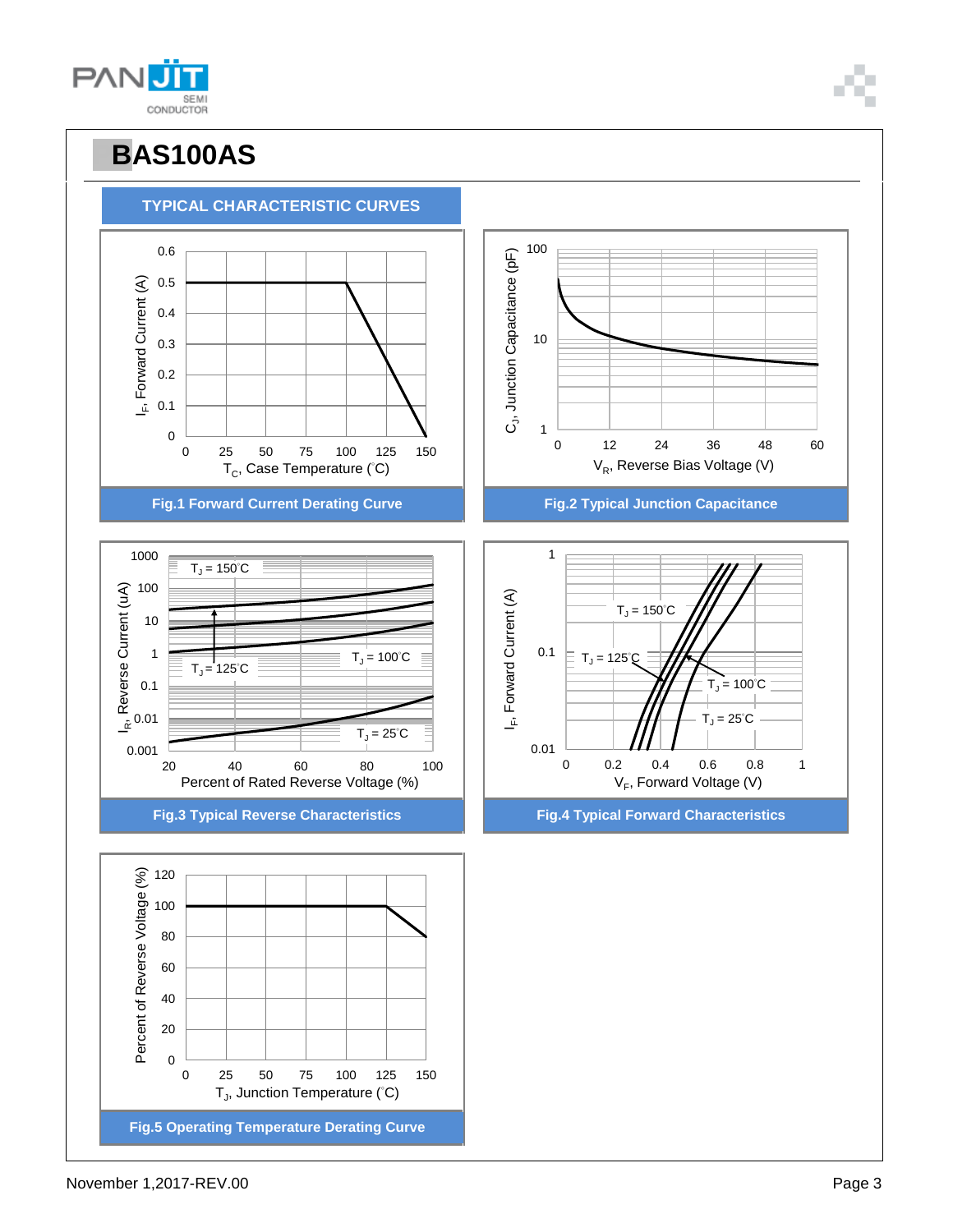



#### **Part No Packing Code Version**

| <b>Part No Packing Code</b> | Package Type | <b>Packing Type</b> | <b>Marking</b> | <b>Version</b> |
|-----------------------------|--------------|---------------------|----------------|----------------|
| BAS100AS R1 00001           | SOD-123      | $3K/7"$ Reel        | 0AS            | Halogen free   |

#### **Packaging Information & Mounting Pad Layout**